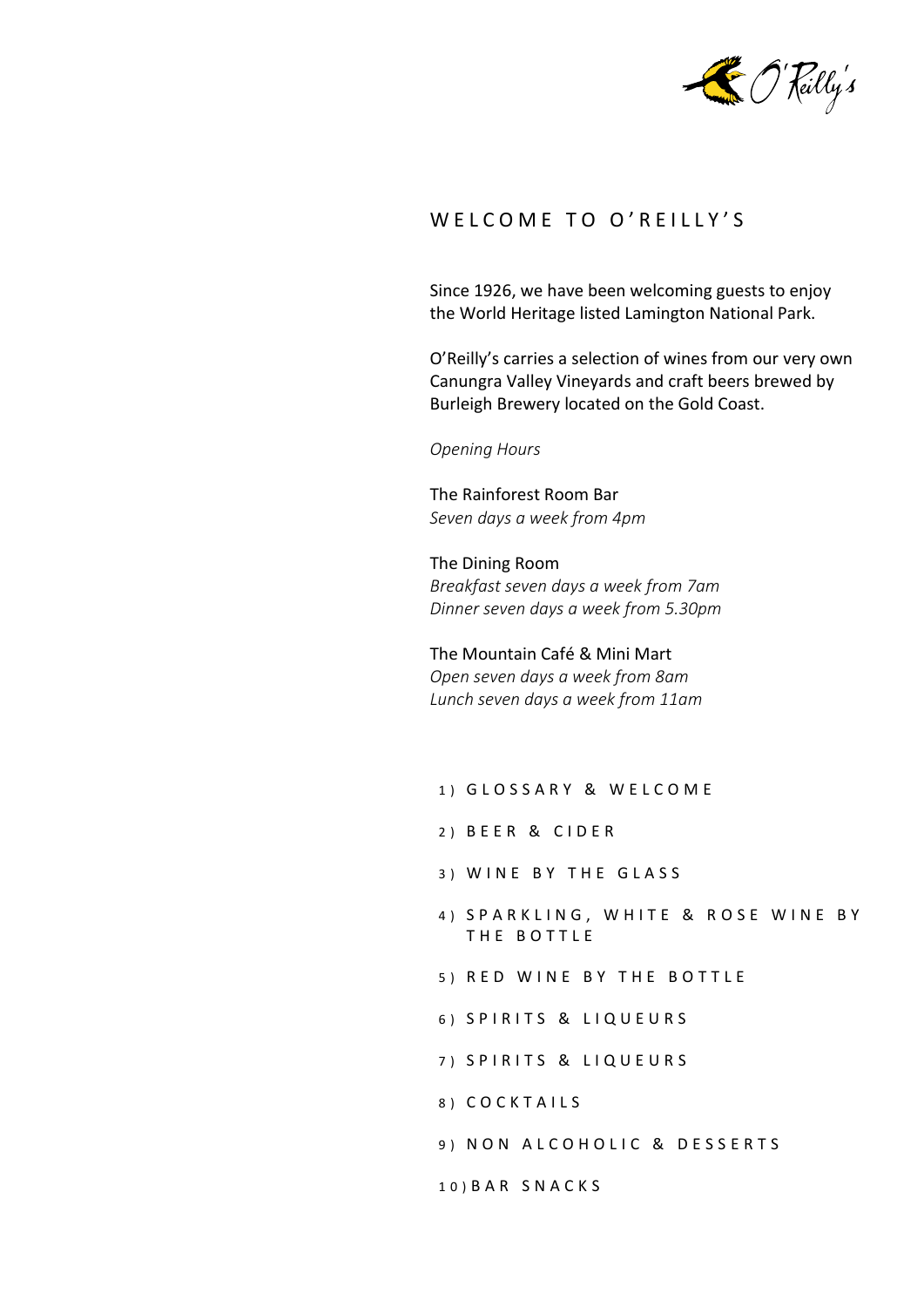# BEER & CIDER

## Burleigh Brewery, Gold Coast, QLD

| Big Head Lager, On Tap                 | 10  |
|----------------------------------------|-----|
| 28 Californian Pale Ale, On Tap        | 10  |
| Twisted Palm Tropical Pale Ale, On Tap | 10  |
| Blonde Bier Garden Lager               | 9   |
| Fig Jam Indian Pale Ale                | 10  |
| Australian                             |     |
| Crown Lager, QLD                       | 9   |
| James Squire One Fifty Lashes, NSW     | 9.5 |
| James Squire Ginger Beer, NSW          | 10  |
| XXXX Gold Lager, QLD                   | 8   |
| Cascade Premium Light, TAS             | 7.5 |
| Imported                               |     |
| Peroni, Italy                          | 10  |
| Corona Extra, Mexico                   | 10  |
| Asahi Super Dry, Japan                 | 10  |
| Guinness, Ireland                      | 10  |
| Kilkenny, Ireland                      | 10  |
| Cider                                  |     |
| Somersby Apple Cider, Australia        | 9   |
| Somersby Pear Cider, Australia         | 9.5 |
| Sobah Beers                            |     |
| Lemon Aspen Pilsner                    | 8   |
| Davidson Plum IPA LG                   | 10  |
| <b>Finger Lime Cerveza</b>             | 8   |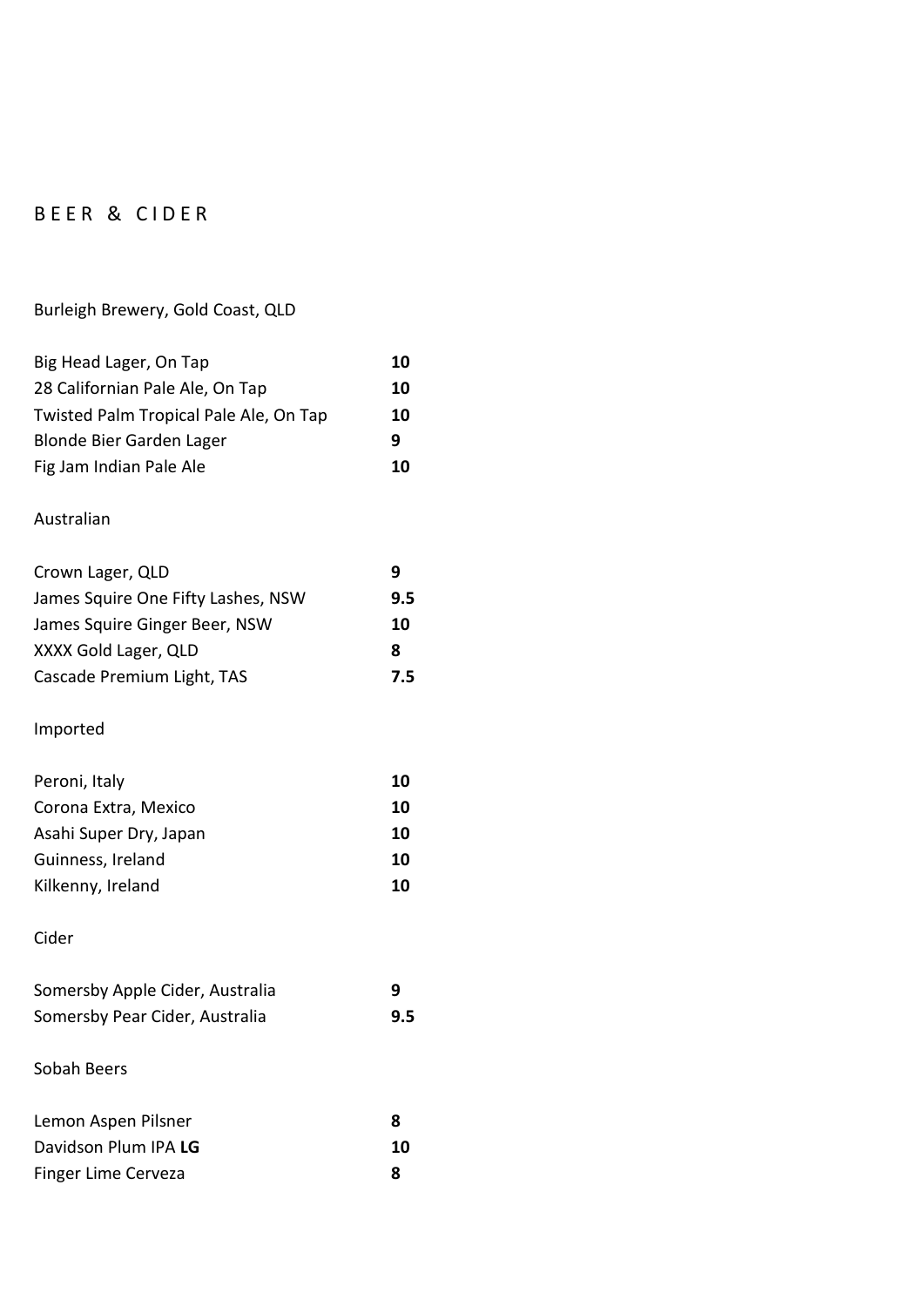

## WINE BY THE GLASS

### Sparkling

| O'R 'Lona Gold', South Burnett, QLD       | 13 |
|-------------------------------------------|----|
| O'R 'Lona Blush' Rose, South Burnett, QLD | 12 |

#### White

| 10   |
|------|
| 11   |
| 13.5 |
| 11   |
| 12   |
| 11   |
| 14   |
| 12   |
| 12   |
|      |

#### Rose

| 10.5 |
|------|
|      |

#### Red

| Black Cottage, Pinot Noir, Marlborough, NZ         | 12 |
|----------------------------------------------------|----|
| Thorn Clarke, Merlot, Barossa Valley, SA           | 11 |
| O'R 'Norbert' Sangiovese, Hunter Valley, NSW       | 14 |
| O'R 'Mick' Nebbiolo, Granite Belt, QLD             | 12 |
| O'R, 'Bernard' Chambourcin, Canungra Valley, QLD   | 13 |
| O'R 'Shane' Shiraz, McLaren Vale, SA               | 14 |
| Penny's Hill, Cabernet Sauvignon, McLaren Vale, SA | 11 |

#### Dessert

O'R 'Big Pete' Port, Australia **10**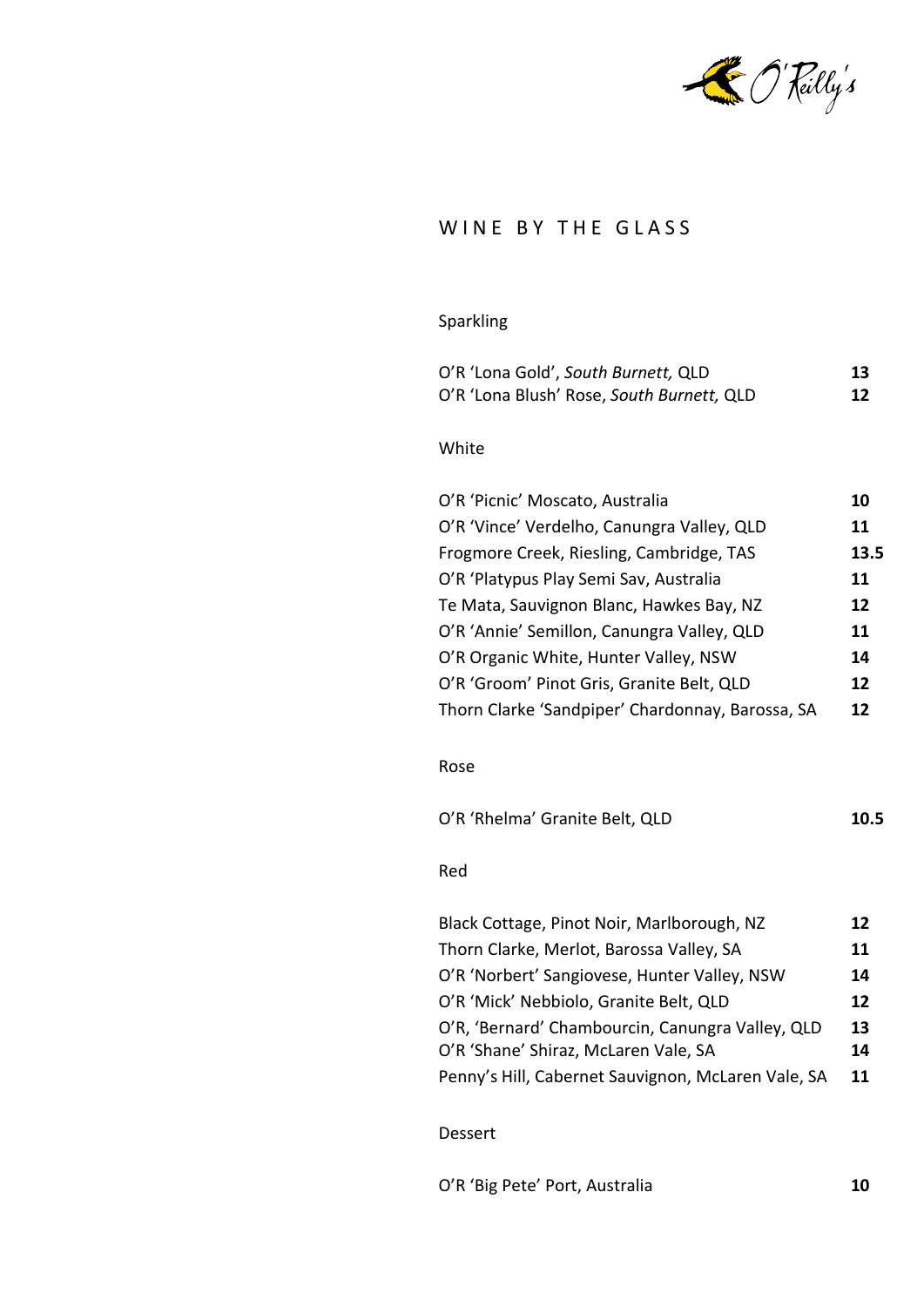# WINE BY THE BOTTLE

## Sparkling

| O'R Lona Gold, South Burnett, QLD             | 60  |
|-----------------------------------------------|-----|
| O'R Lona Blush Rose, South Burnett, QLD       | 55  |
| O'R 'Karma' Chambourcin, Canungra Valley, QLD | 55. |
| Pol Roger, Brut Champagne, NV, FRA            | 125 |

#### White Wine

| O'R 'Picnic' Moscato, Australia                 | 45   |
|-------------------------------------------------|------|
| O'R 'Vince, Verdelho, Canungra Valley, QLD      | 50   |
| Frogmore Creek, Riesling, Cambridge, TAS        | 62.5 |
| Pewsey Vale, Riesling, Eden Valley, SA          | 72   |
| Hugel et Fils, Riesling, Alsace, FRA            | 89   |
| O'R 'Annie' Semillon, Canungra Valley, QLD      | 50   |
| O'R 'Groom' Pinot Gris, Granite Belt, QLD       | 55   |
| Black Cottage, Pinot Gris, Marlborough, NZ      | 55   |
| O'R 'Platypus Play Semi Sav, Australia          | 49   |
| Te Mata, Sauvignon Blanc, Hawkes Bay, NZ        | 55   |
| Craggy range, Sauvignon Blanc, Marlborough, NZ  | 69   |
| O'R Organic White, Hunter Valley, NSW           | 65   |
| Thorn Clarke 'Sandpiper Chardonnay, Barossa, SA | 55   |
| Devil's Lair, Chardonnay, Margaret River, WA    | 75   |
| Leeuwin Estate, Chardonnay, Margaret River, WA  | 84   |
|                                                 |      |

#### Rose

| O'R 'Rhelma' Granite Belt, QLD   | 49 |
|----------------------------------|----|
| Murdoch Hill, Adelaide Hills, SA | 56 |
| Triennes, Provence, France       | 62 |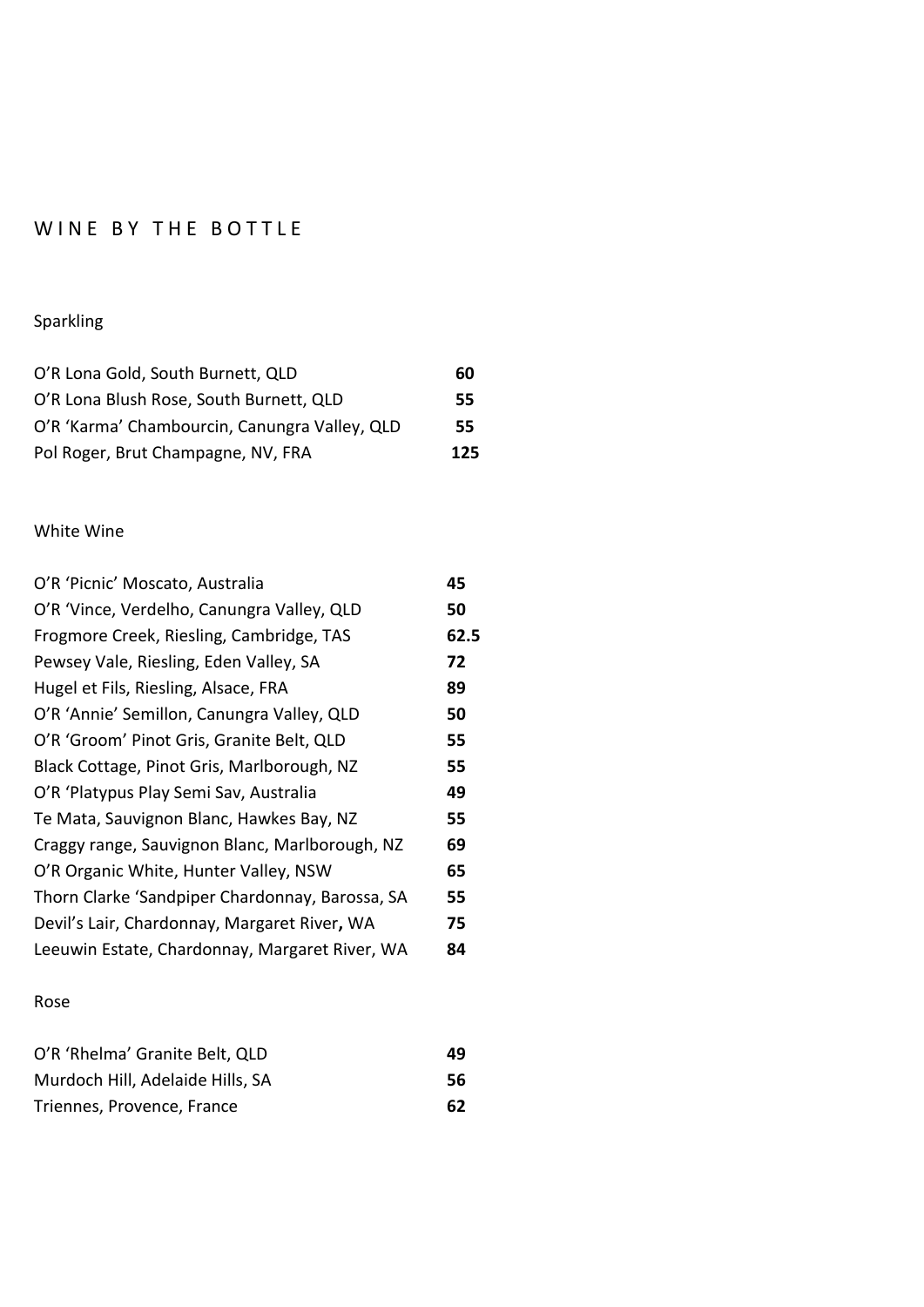

### WINE BY THE BOTTLE

### Red

| Black Cottage, Pinot Noir, Marlborough, NZ       | 55   |
|--------------------------------------------------|------|
| Mt Difficulty, Pinot Noir, Central Otago, NZ     | 85   |
| Kooyong, Pinot Noir, Mornington Peninsular, VIC  | 90   |
| Rising, Pinot Noir, Yarra Valley, VIC            | 57.5 |
| Thorn Clarke, Merlot, Barossa Valley, SA         | 50   |
| Haut cote de fruit, Malbec, FRA                  | 65   |
| O'R 'Norbert' Sangiovese, Hunter Valley, NSW     | 65   |
| O'R, 'Bernard' Chambourcin, Canungra Valley, QLD | 60   |
| O'R 'Mick' Nebbiolo, Granite Belt, QLD           | 50   |
| O'R Organic Red, Hunter Valley, NSW              | 60   |
| O'R 'Shane' Shiraz, McLaren Vale, SA             | 65   |
| Penny's Hill, Cab Sav, McLaren Vale, SA          | 50   |
| Forest Hill, Cab Sav, MT Barker, WA              | 75   |
| Contessa, Montepulciano, ITA                     | 78   |
| Mountadam 'Patriarch' Shiraz, Eden Valley, SA    | 82.5 |
|                                                  |      |

#### Cellar List

Super Nanny, Pinot Noir, Central Otago, NZ **2020 110** Charles Melton 'Nine Popes' Shiraz, Barossa, SA **2017 140** John Duval, 'Entity' Shiraz, Barossa Valley **2020 95** Henschke 'Apple Tree' Shiraz Cab, Barossa, SA **2017 135** Hayshed Hill 'Block 2'', Cab Sav, Margaret River **2018 100**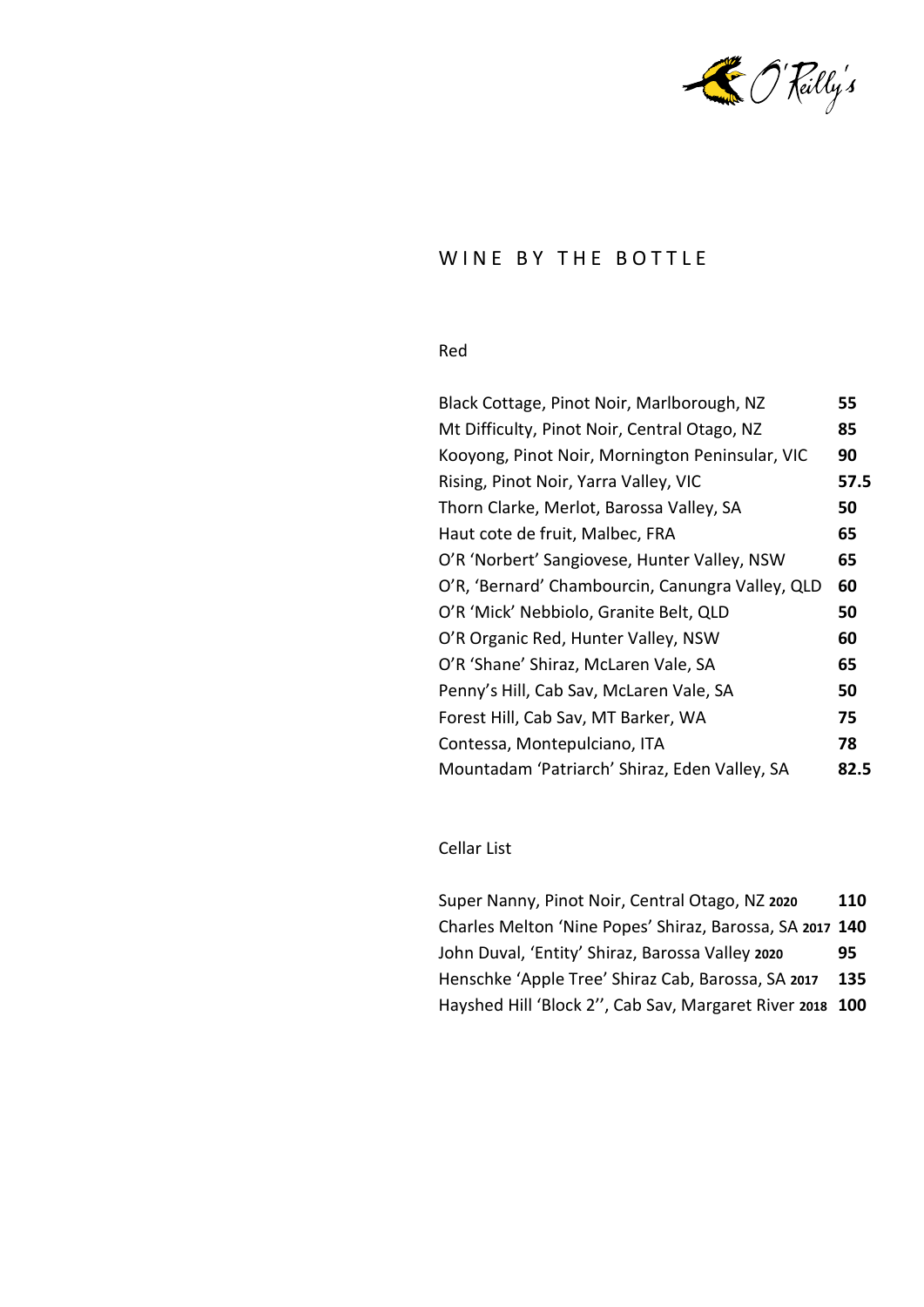# S P I R I T S

Vodka

| <b>Russian Standard</b>          | 10 |
|----------------------------------|----|
| <b>Absolute Raspberry</b>        | 10 |
| Absolute Vanilla                 | 10 |
| Grey Goose                       | 14 |
| Belvedere                        | 16 |
|                                  |    |
| Gin                              |    |
|                                  |    |
| <b>Bombay Sapphire</b>           | 10 |
| Hayman's Sloe Gin                | 12 |
| Hendricks                        | 14 |
| <b>Four Pillars</b>              | 15 |
| Ink Gin                          | 16 |
|                                  |    |
| Tequila                          |    |
|                                  |    |
| El Jimador                       | 9  |
| 1800 Anejo                       | 14 |
|                                  |    |
| Liqueurs & Aperitifs all         | 10 |
| Aperol                           |    |
| Campari                          |    |
| Pimm's                           |    |
| Frangelico                       |    |
| Kahlua                           |    |
| <b>Baileys</b>                   |    |
| Chambord                         |    |
| Midori                           |    |
| Drambuie                         |    |
| Cointreau                        |    |
| <b>Galliano Various Flavours</b> |    |

Disaronno Amaretto

Tia Maria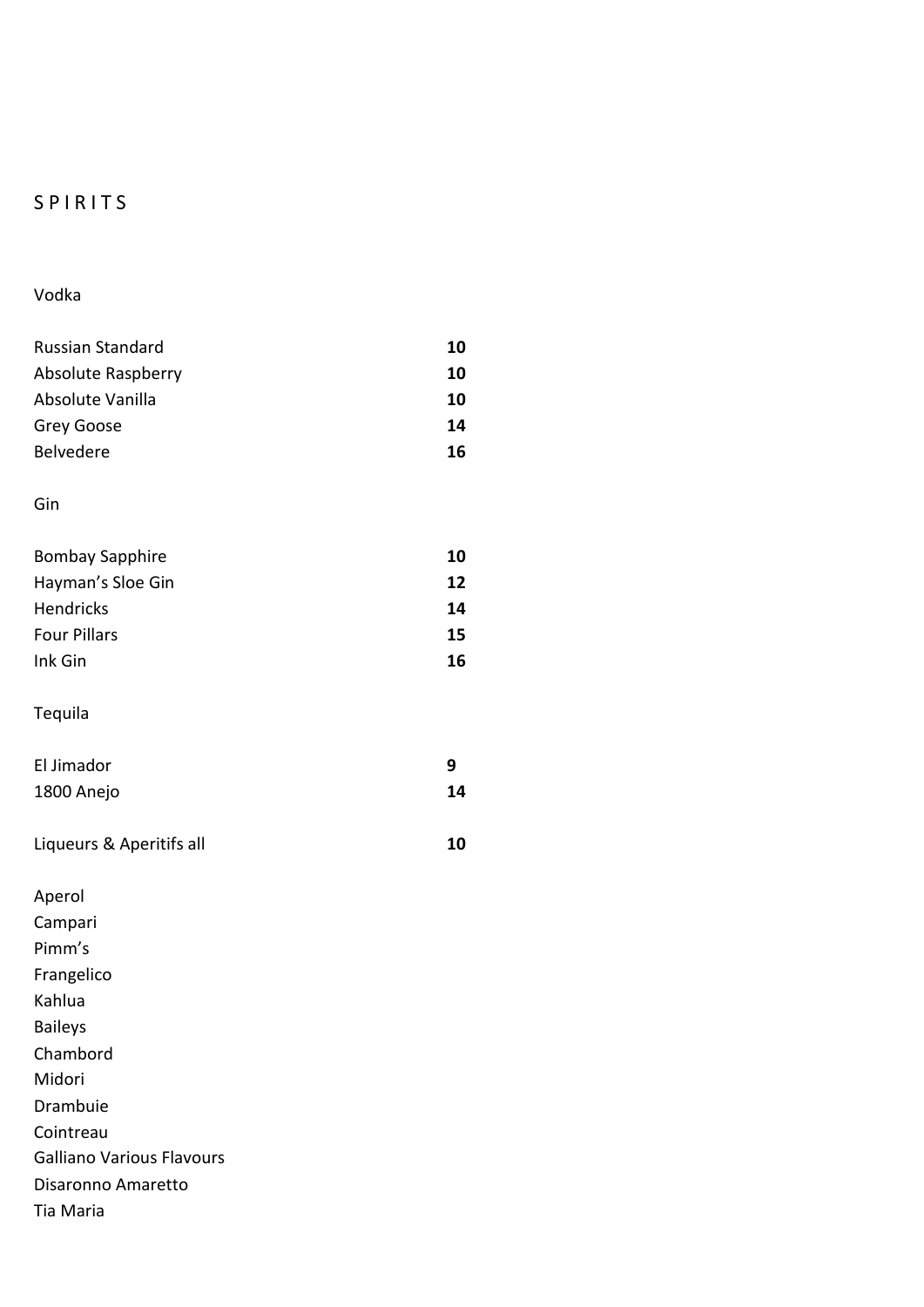

# S P I R I T S

#### Rum

| Malibu                | 10 |
|-----------------------|----|
| <b>Bacardi</b>        | 10 |
| Kraken Spiced Rum     | 14 |
|                       |    |
| Bourbon               |    |
| Jim Beam              | 10 |
| <b>Jack Daniel</b>    | 10 |
| <b>Makers Mark</b>    | 11 |
|                       | 12 |
| Wild Turkey 86.8      |    |
| Blended Whisky & Rye  |    |
| Canadian Club         | 10 |
| Jameson               | 10 |
| Southern Comfort      | 10 |
| Johnny Walker Red     | 10 |
| Rittenhouse Rye       | 14 |
|                       |    |
| Single Malt Whiskey   |    |
| Chivas Regal 12 year  | 11 |
| Glenlivet 12 year     | 12 |
| Glenfiddich 12 year   | 11 |
| Balvenie 12 year      | 13 |
| Oban 14 year          | 16 |
| Cognac & Brandy       |    |
| <b>Hennessey VSOP</b> | 12 |
| Hennesey XO           | 25 |
|                       |    |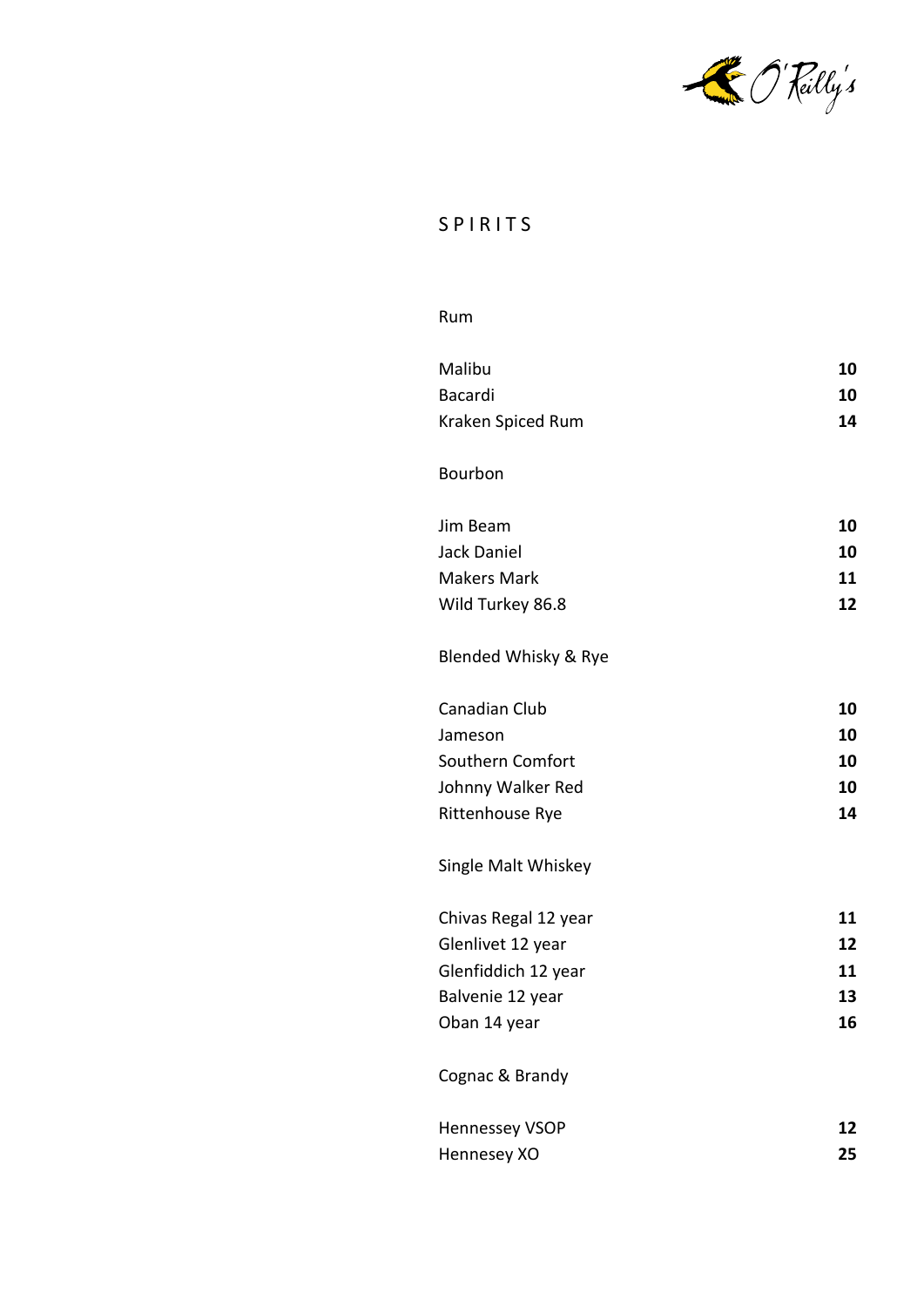# C O C K T A I L S

| <b>Aperol Spritz</b>                             | 18 |
|--------------------------------------------------|----|
| O'Reilly's 'Lona' Sparkling, Aperol liquer,      |    |
| Orange slice                                     |    |
|                                                  |    |
| <b>Passionfruit Martini</b>                      | 18 |
| O'Reilly's Sparkling, Absolut Vanilla Vodka,     |    |
| Passionfruit & Lemon                             |    |
| The Stinson                                      | 18 |
| Gin, Lemon, Grapefruit Juice & Mint              |    |
|                                                  |    |
| Lamington Sunset                                 | 18 |
| Malibu, Pineapple, Grenadine                     |    |
|                                                  |    |
| The Rosella                                      | 18 |
| Tequila, Blue Curacao, Strawberry Liqueur, Lime, |    |
| Passionfruit, Soda                               |    |
|                                                  |    |
| <b>Rainforest Breeze</b>                         | 18 |
| Vodka, Midori, Lime Juice, Pineapple Juice,      |    |
| Ginger Ale                                       |    |
|                                                  |    |
| MOCKTAILS                                        |    |
|                                                  |    |
|                                                  |    |
| Canopy Light                                     | 12 |
| Passionfruit, Pineapple Juice, Lemonade          |    |
|                                                  |    |
| <b>Strawberry Punch</b>                          | 12 |
| Strawberry, Lime, Mint, Ginger                   |    |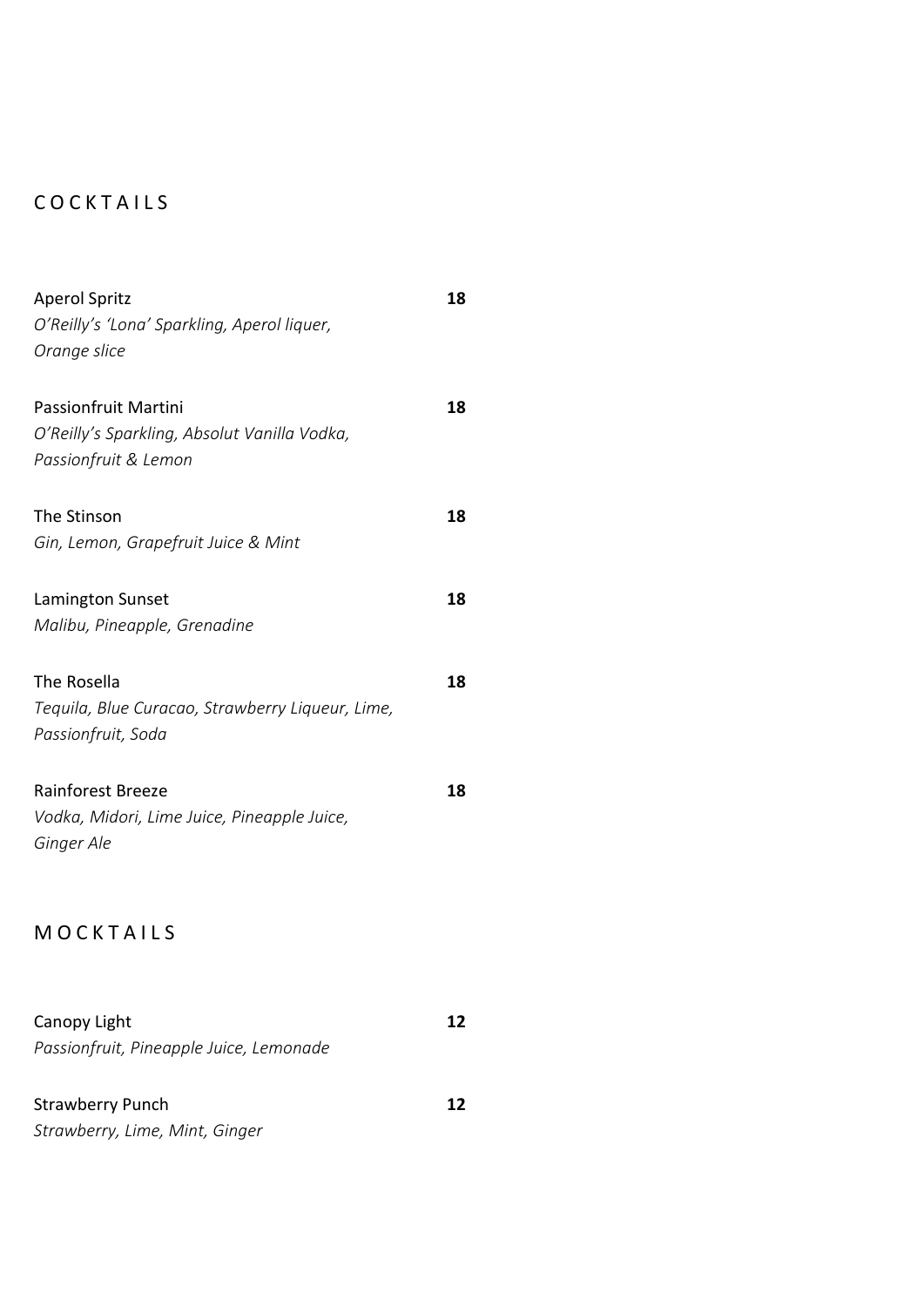

## N O N - A L C O H O L I C

| Soft Drinks on Tap                                                 | 5               |
|--------------------------------------------------------------------|-----------------|
| Soft Drinks by the Bottle                                          |                 |
| <b>Bundaberg Ginger Beer</b><br>Orange Juice<br>Apple Juice        | 6<br>5.5<br>5.5 |
| Sobah Beers (0.5%)                                                 |                 |
| Lemon Aspen Pilsner<br>Davidson Plum IPA LG<br>Finger Lime Cerveza | 8<br>10<br>8    |